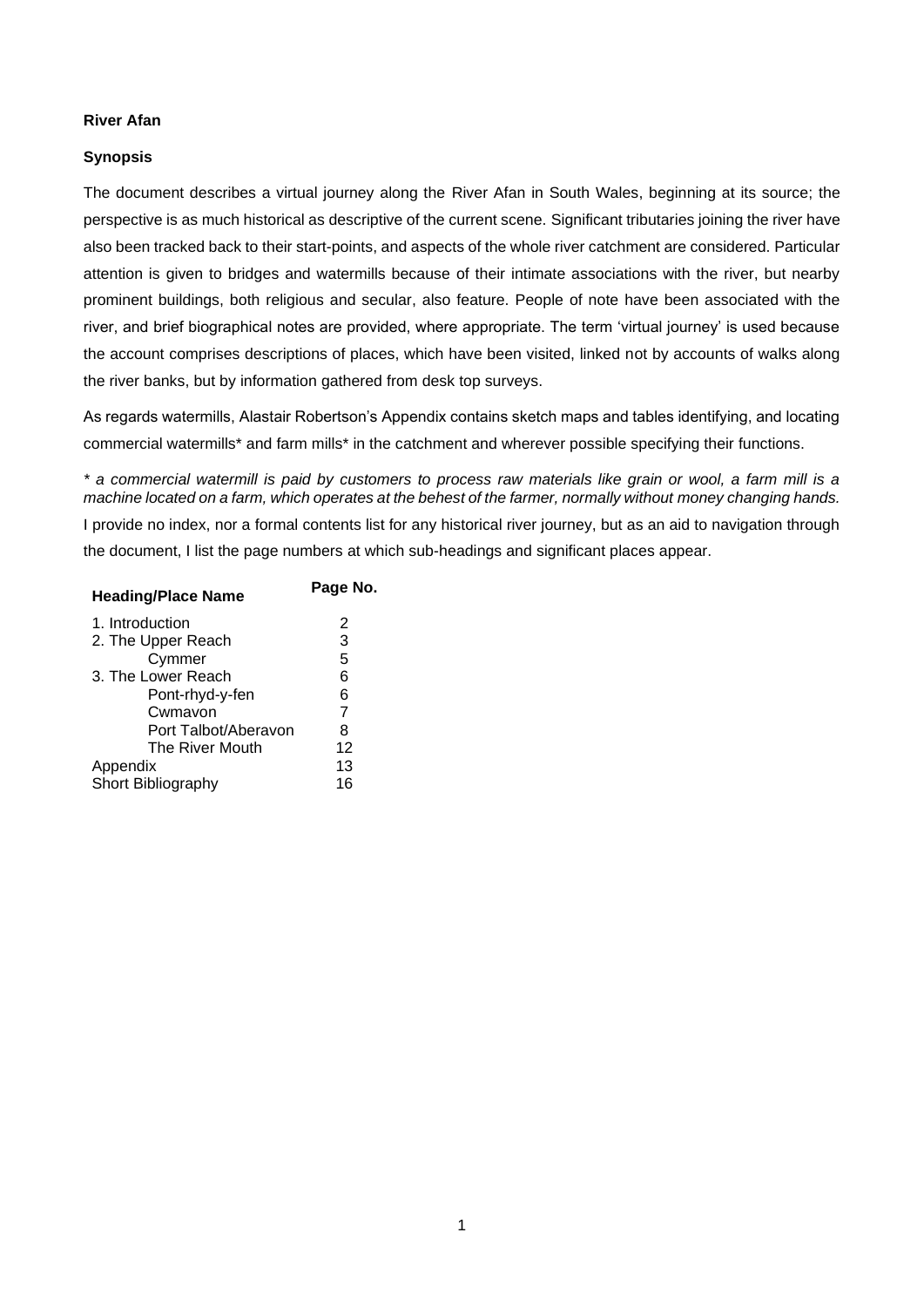#### **River Afan**

#### **1. Introduction**

This small Welsh river was included, somewhat whimsically, to complete a set of virtual river journeys along all the rivers Avon in Great Britain. It is part of a project, which began with our describing journeys along the relatively small rivers in the Lothians, around Edinburgh, where my brother, Alastair Robertson, and myself were born and brought up. Our focus was on landscape features, historical man-made artefacts, and people of note, associated with the rivers and their tributaries, rather than the natural world, i.e., the plant and animal life. The intention was not to walk along the banks of each river, but rather to identify the features of interest, visit those, which had not already been viewed, many had, and to link the sites with words and photographs, acquired by a wide-ranging desk top study, hence the description 'virtual journey'.

It had always been appreciated, that bridges, and watermills would deserve special attention, as uniquely associated with rivers, and as we expanded the project to consider more rivers, that we knew, the work on watermills, carried out by Alastair Robertson, assumed greater prominence. The differences, which emerged, some predictable, some surprising, led to a search for patterns, and choices of target rivers were in part dictated by a desire to build a national picture of watermill distributions, in a chosen period, after 1750. The decision to look at the 10 rivers Avon allowed us to extend coverage over a good part of Great Britain, though there were gaps, which we have also tried to fill. We have now completed over 40 such journeys

It has been suggested that 'Afan' may not be a form of 'Avon', but there is no certainty, and the choice fits well enough with our wider objectives. My own direct knowledge is predominantly of the lower reaches of the River Afan, where it reaches Swansea Bay in Aberavon; over a period of 20 years, I often stayed in a hotel there, and before breakfast, walked along the rather bleak promenade above Aberavon Beach. My reason for visiting was to be found in the town of Port Talbot which has subsumed Aberavon; it is the location of a large steelworks, owned first by British Steel, and then by Corus, for both of which companies, I worked, but more of that later. However, on a few summer evenings I ventured out in the car, to get an impression of the surrounding area, and went some distance up the valley of the River Afan. Personal memories of a long time ago, have been refreshed, whilst preparing this account.

The river catchment is within the South Wales Valleys, which can be described as an upland southern offshoot of the Brecon Beacons. The name, valleys, conveys the idea of low-lying land, but in reality, this is a plateau of sedimentary rocks extending across much of South Wales, quite well inland, where the Vale of Glamorgan lies between it and the sea, but reaching near to the coast, where the River Afan flows. The rocks underlying the plateau were laid down in the Carboniferous period, between 360 million and 300 million years ago. The name comes from the fact that coal seams were formed from organic material deposited then. In swamps and marshy areas, dead trees and other vegetation, fell below water surfaces and decayed, eventually forming peat. Where a rise in sea levels submerged the swamps, sedimentation of sand and silt began. Eventually layers of sandstone, and shale formed above the peat, and gradually increased the pressure, so converting it to coal. The South Wales Valleys plateau was formed when movement of tectonic plates in the earth's crust uplifted land from beneath water. The landscape also owes much to events, c10000 years ago, when during the most recent ice age, an icecap spread from the north reaching the southern edge of the plateau. Glaciers formed and their movement scoured the river valleys which lead, generally southwards from the plateau, each with a river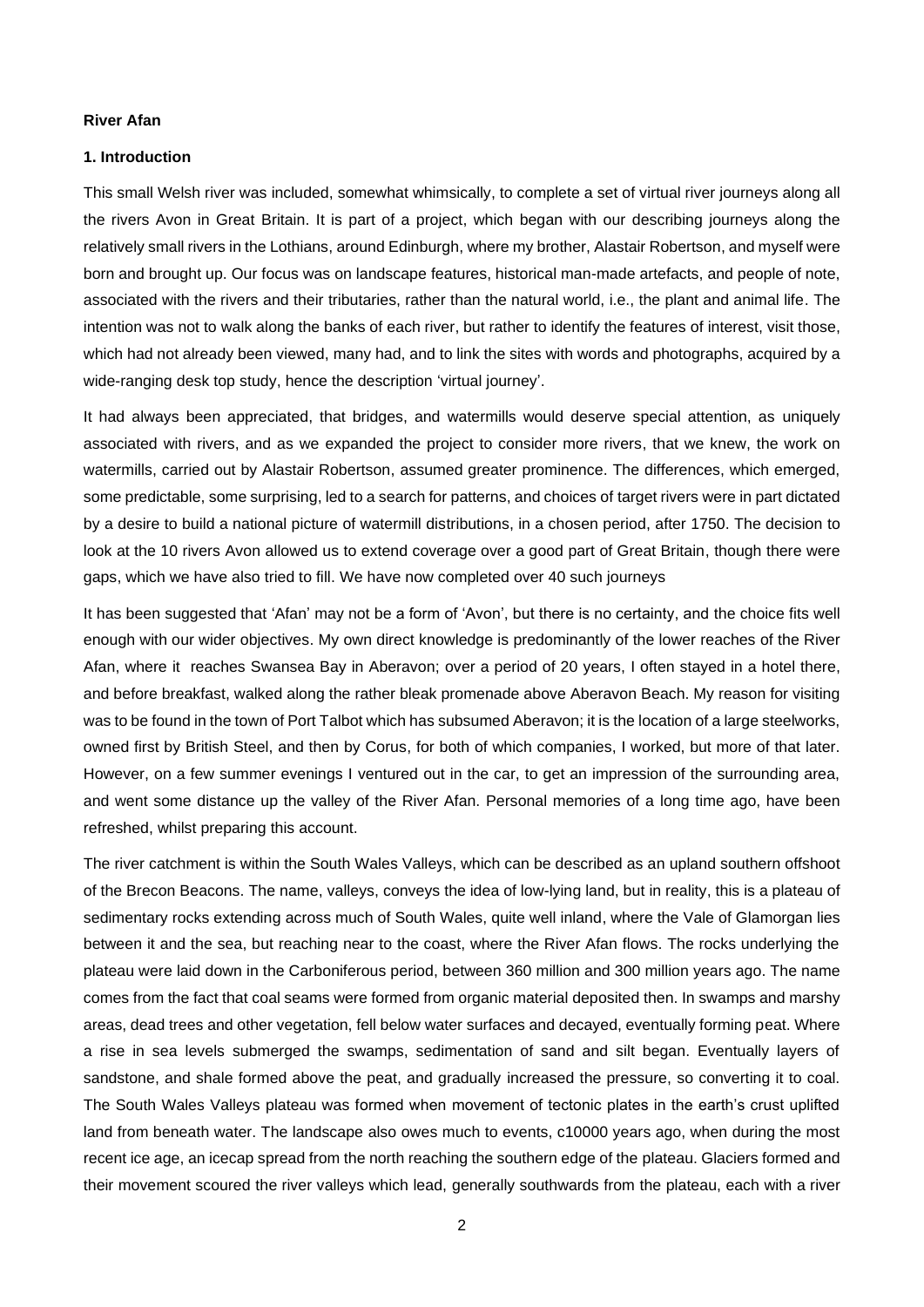carrying away water, and continuing the scouring process; the glaciers deposited rocks and stones in the valleys, moraines, so increasing the depth, to which the coal seams were buried there. So, it can be argued that the natural landscape of the South Wales Valleys owes most to the relatively recent ice age, but the recent history and the superposed man-made landscape, resulted from the presence of the coal seams much longer ago.

### **2. The Upper Reach**

The River Afan follows a short, rapidlydescending, south-westerly course from its source at OS Grid Point SS 918 951, beside the 490m contour. It rises on the north-west slopes of a flat domed peak of pennant sandstone, named Worfa, which rises to 568m, one of the highest points in the South Wales Valleys. The source is somewhere in the boggy area, shown, which is south-east of the crown of a hairpin bend on the A4107, linking the Rhonda Valley to the Afan Valley.



As can be seen, the landscape here comprises grassy moorland with patches of rushes, providing grazing for many more than the one sheep in view. Crossing the road and looking north-west, the infant River Afan can be seen, dribbling into its valley; if the gaze is swung to the left, it takes in the Llynfi Afan Renewable Energy Park. Quite a fancy name for a group of 12 wind turbines, on the northern slopes of Worfa; they started to generate electricity in 2017. A coniferous wood can be seen above the right bank of the River Afan, which is receiving small tributaries as it drops quickly, by more than 100m before it has covered just over 3km to reach the highest settlement in the valley, the twin villages of Blaengwynfi and Abergwynfi, on the left and right banks respectively. Nant Gwyfni is a small right bank tributary joining hereabouts. However, there is confusion over names, because some, though not the present day OS maps, have named the River Afan as I have described it so far, as the Afon Gwyfni.

The 2 villages now have a population of just over 1000, though there were no doubt more inhabitants in the past. The photograph is of Abergwynfi, and seems to me to display elements of many post-industrial age villages set on the slopes above the floors of South Wales valleys. The rows of terraced houses, now renovated and whitewashed, presumably provide decent accommodation, though local employment must be scarce. I may be mistaken, but I think these villages in their settings are unique in Great Britain, and

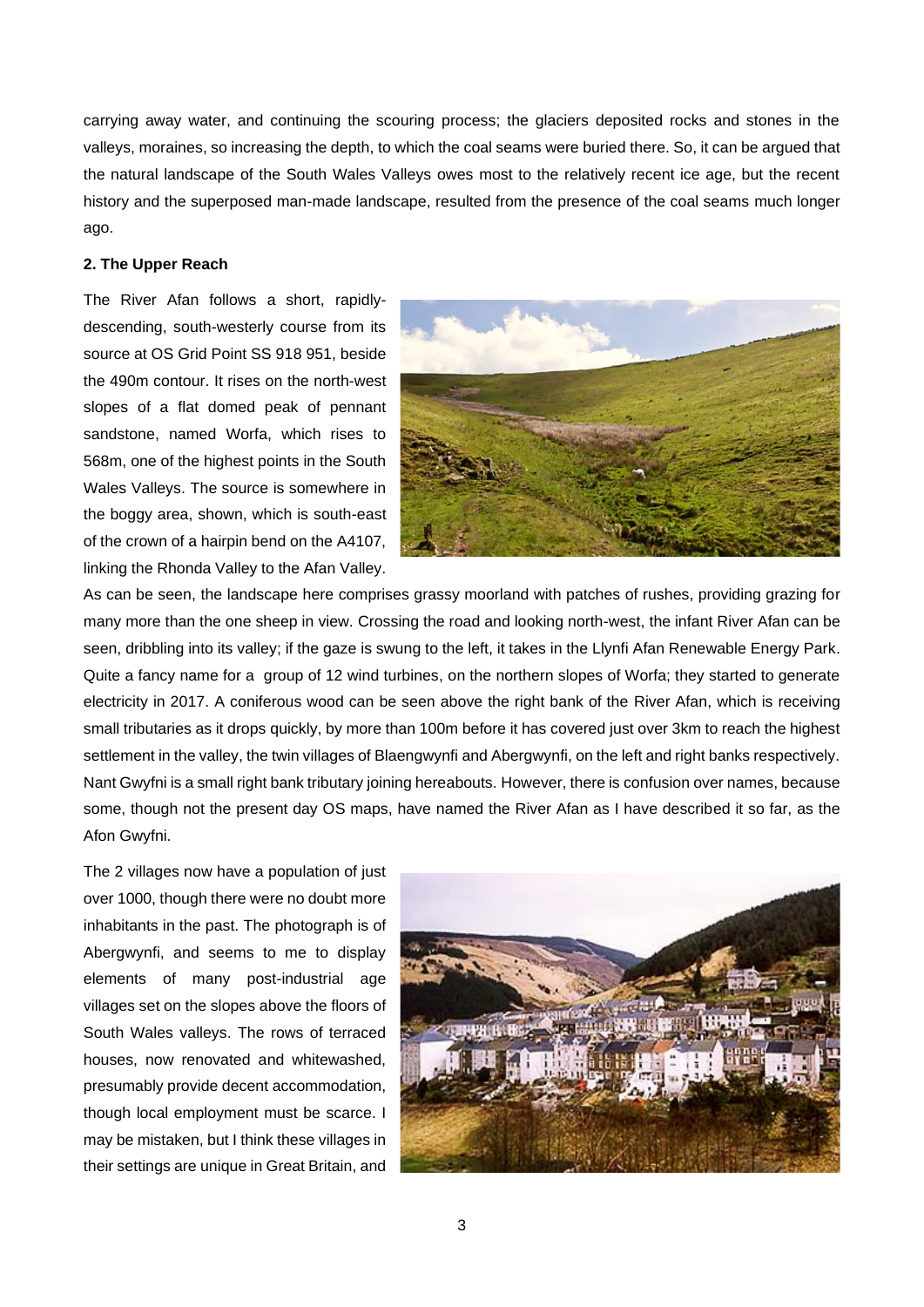I very much hope, that a way of breathing new life into them can be found. They grew up because of coal, and here as in the other valleys, a traveller, just over 2 centuries ago would have seen only a few scattered farm houses, centred on cropped fields in the floor of the valley, and others, housing shepherds looking after sheep grazing on the upper slopes of the valleys and on the plateau above. This is the picture conveyed by the OS map issued in 1875, a few years before mine shafts appeared, this high up the valley

The driving force for the industrialisation of the whole valley was the discovery of an abundance of good quality coal. It is estimated that over a hundred mines of various sizes and types opened in the Afon valley in the 2 centuries before the 1980s. No space here is given to any kind of general consideration of this industry, but some attention is focused on what can be regarded as spin-offs, which have left visible evidence, as for example the mining villages already given favourable mention. After the almost complete cessation of deep coal mining in the 1990s, authorities everywhere have hastened to take steps to eliminate all trace of its existence. Thus, winding gear, and other above-surface buildings have been demolished, the underground workings sealed, and vigorous rewilding of the surface detritus, especially coal bings has been undertaken. Already, what were industrial waste-lands, have been made less obtrusive, particularly by large scale tree-planting, hence the Afan Valley Forest Park. In a few decades, a few excellent mining museums may be almost the sole reminder of the industry, which fired up the Industrial Revolution in Great Britain, and was copied throughout the World. Certainly, the industry should not be glamourised, miners were in constant danger, working often in appalling conditions. Their living conditions in the villages, which I now admire were not that great either. However, the present concern with Global Warming should not be allowed to imply, that those responsible for kick-starting a mainly beneficial transformation of human life, could have had any inkling of that downside. At school in the 1950s, and 1960s, when coal still powered the nation, we were told, that what humanity had to fear was another Ice Age; the scientific consensus was that we were in an inter-glacial period, with another Ice Age overdue, and I am not sure that has changed, but the focus is now rightly on shorter term concerns.

One very important spin-off from the discovery of large deposits of coal was the building of railways to transport the coal, from the pit-heads to ports, from where it could be shipped out. In the 18<sup>th</sup> century, teams of packhorses had carried coal down made-up tracks to the coast, from the relatively few coalmines opened by then in the Afan valley. This situation persisted into the  $19<sup>th</sup>$  century as the industry expanded, though horses drew wagons along rails, which had been laid were laid on some of the packhorse trails. It was well past mid-century before steam railways reached the new mines in the upper Afon valley, but after they did, it was not long, before there were 3 lines, operated by different companies. The first was the South Wales Mineral Railway. Built between 1856-65, it linked Glyncorrwg, some distance up the valley of the Afon Corrwg, a right bank tributary of the River Afon, to Cymmer on the River Afon, and went from there by way of the Gyfylchi tunnel, c1km long, to Briton Ferry docks. As well as providing an outlet for collieries along its length, it was also carrying passenger traffic, by the 1920s. Next to enter the valley was the Llynfi and Ogmore railway, which, after an effective take-over by the Great Western Railway, linked with Cymmer in 1873 via a tunnel, c1.5km long, from the Llynfi valley near Caerau; the line was extended up the valley to Abergwynfi by 1886. This line linked the Afon valley with Bridgend and Cardiff.

The third railway to arrive in the valley was the Rhondda and Swansea Bay Railway which between 1885-90 linked Port Talbot via Cymmer, the Croeserw viaduct and Gelli tunnel to Blaengwynfi and went by the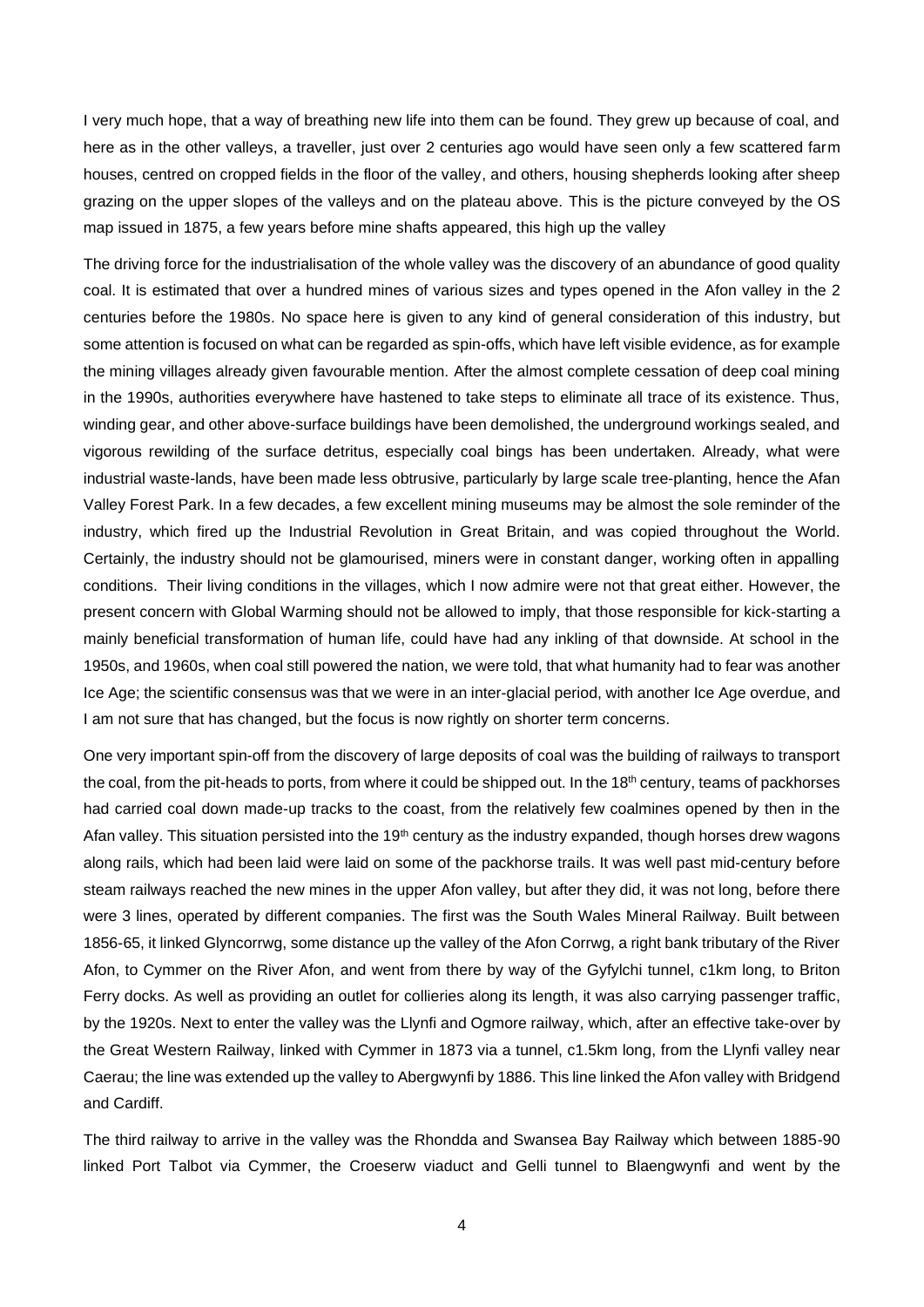Blaenrhondda Tunnel, c3km long, east into the Rhondda Valley. To this complex mix, must be added the need for some lines to transition to the broader gauge of the Great Western Railway, for as long as it remained out of step with the national network, and then to reverse that change. The diagram shows the lines mentioned; the key is R&SBR ≡ Rhonda & Swansea Bay Railway, GWR ≡ Great Western Railway, PTR ≡ Port Talbot Railway & Docks (in 1898 they opened a branch serving pits north of the SWMR line), SWMR ≡ South Wales Mineral Railway, TVR ≡ Taff Vale Railway (not relevant to this account). The diagram and other information has been taken from the website,<https://wrrc.org.uk/index.php> .



Some of the railways were a great commercial success, with dividends as high as 6% being paid to company shareholders, but others struggled. There were too many changes to itemise here, during the 20<sup>th</sup> century, as railway companies went out of business, amalgamated, and eliminated passenger services, but a major influence was the deterioration of the tunnels mentioned above, which led to their closure, and the truncation of the network. The closure of the mines, on which they depended, rendered the railways unviable anyway, and as a result, none now serves the upper Afon valley; the tracks have been lifted, and the permanent ways converted into cycle tracks and walkways. There are remnants of disused stations in Blaengwynfi and Abergwynfi, from where we move on.

Just downstream from Blaengwynfi, the River Afon can be seen from a nearby road, as a growing stream. After negotiating a couple of bends, the small river reaches Cymmer having travelled c8km from its source. Here it is joined by a right bank tributary coming down from the hills, the Afon Corrwg, of greater length, 11km, and at least as large. Those who hold the view that the upper part of the River Afan is the



Afon Gwyfni, suggest that the River Afan begins its journey to the sea from this confluence. I have little to say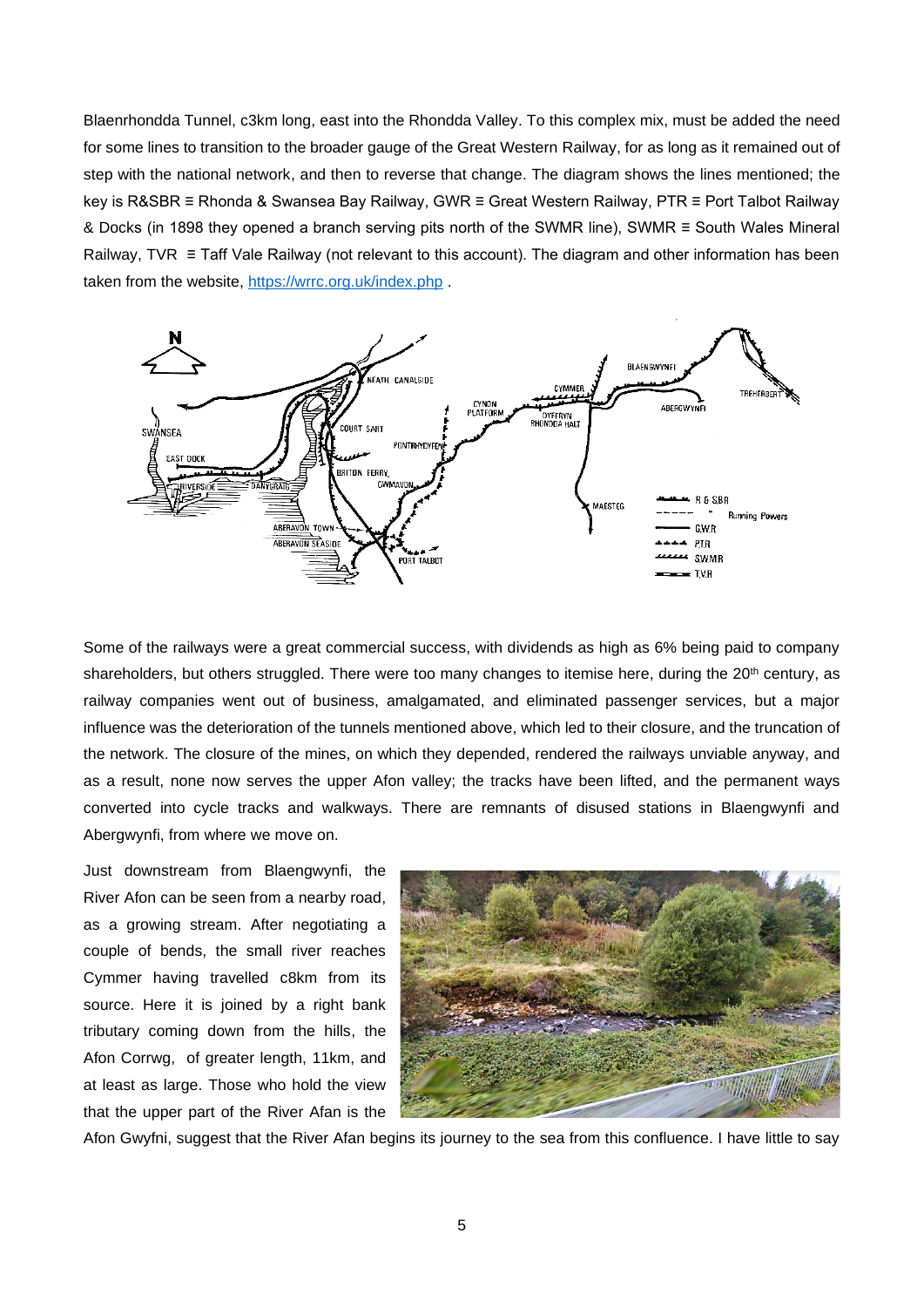of the Afon Corrwg, which flows south in its own deep valley, between relatively recent tree plantations on the slopes, land reclaimed from mining operations.

Cymmer is a village of 2500 inhabitants, strung out on the hillside above the joining streams. The houses are mainly terraced, neat and many with an air of recent refurbishment; there are the normal amenities, but few shops for a community of its size. Cymmer must have seen greater days, with coal mines round about, and as a



sort of railway junction, (for a substantial period lines came together here but did not meet, and served different stations). The one major survival from the railways is the lattice girder viaduct, shown above. It was 120m in length and carried trains between 1878 and 1970, but what remains is a skeleton with no decking. The river continues a sinuous course through the Afon Valley Forest Park, with its trails and tracks, some of which are dedicated to mountain biking; as flagged earlier it already seems close to a natural landscape, with little evidence of the industrial past.

### **3. The Lower Reach**

After flowing for 8½km south-west from Cymmer, and descending below the 100m contour to Pont-rhyd-y-fen, the River Afan leaves the upper Afan valley and the forest park, and is met by the Afon Pelena on the right bank. Although the 9km long tributary is smaller, the parent river adopts its line, swinging abruptly south. The Afon Pelena was notorious as a heavily polluted stream, because the coal produced by the mines in its valley was sulphur-rich. Even abandoned



coal mines continued to discharge acid drainage water, rich in iron. This turned much of the river orange, down to the aforementioned confluence. The pollution is now much reduced following extensive work promoted by the Environment Agency to create engineered reed beds, which treat the mine drainage. The most striking structure in Pont-rhyd-y-fen is the Bont Fawr Aqueduct, shown in the old photograph. Built in 1827, the 4-arch aqueduct is140m long and 23m high. A lade, 3km long, carried water from upstream (and higher) on the River Afan; it supplied the water to the giant waterwheels of the Oakwood/Pontrhydyfen Ironworks, powering the blowers, which produced the hot-blast air for the blast furnaces on the site, and other manufacturing equipment.

The ironworks was taken over by the Company of Copper Miners in 1841; they already had a factory on the opposite (right) bank of the river. In 1850, their extensive assets in the area seem to have been put up for sale; the inventory included, a number of collieries, a brickyard, and houses in the nearby village. Additionally, there were iron furnaces, furnished with coke ovens, capable of producing 800 to 850 tons per week, iron rolling mills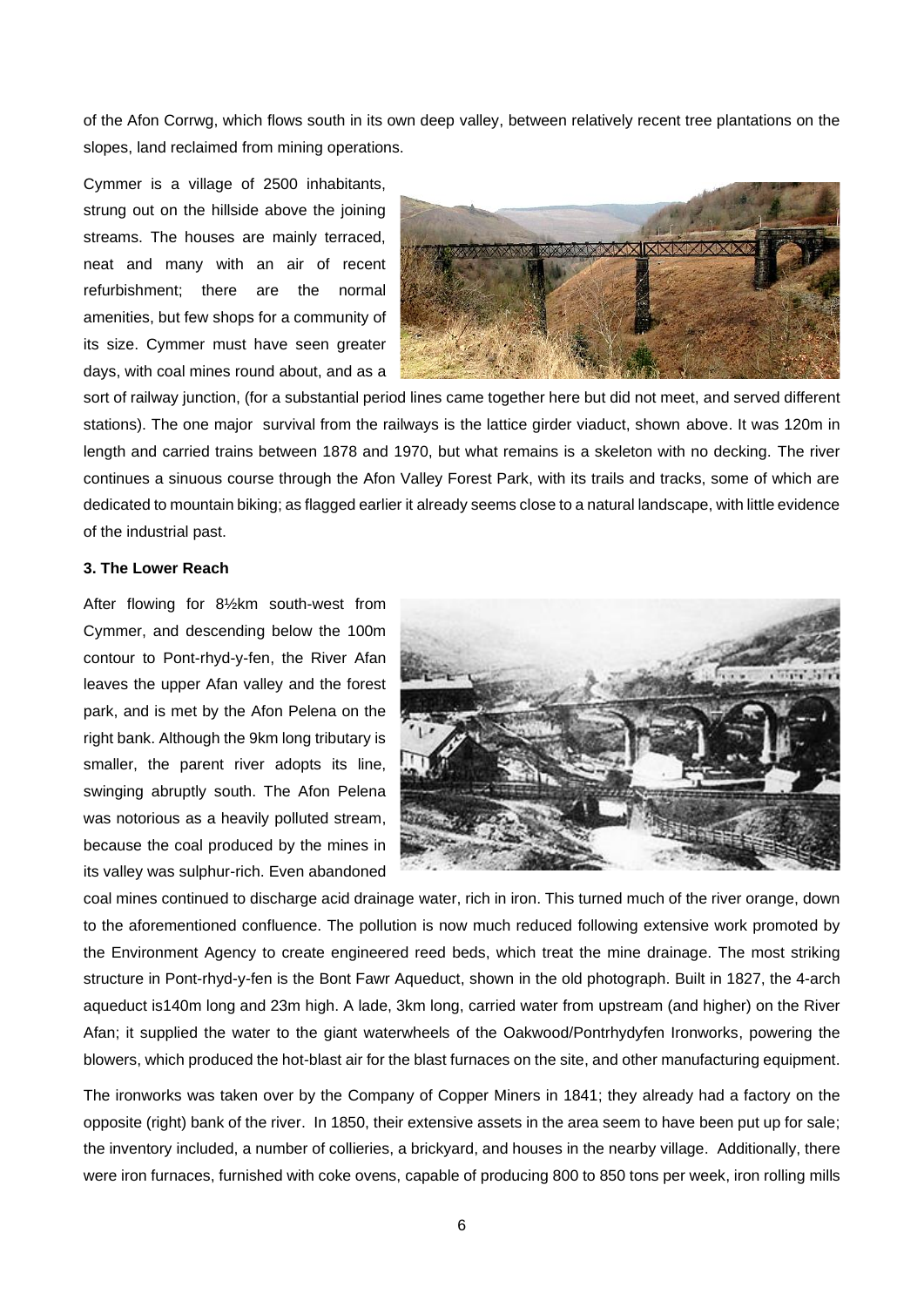with a capacity of 750 tons per week, a tinplate works, which could produce 1,200 boxes per week, a copper smelting works, with an output of 600 tons per week, and rolling mills, capable of producing 40 tons of copper sheet per week. Little information seems to be available after that, though production may have continued until the early years of the 20<sup>th</sup> century, when the blast furnaces were reported to be in perilous condition. The waterwheel may have been replaced by a steam engine at quite an early date, given the local abundance of coal, but the aqueduct continued in use as a tramway, and then and now as a pedestrian bridge.

Pontrhydyfen has a population of just under 1000, and as might be expected, given its industrial past, there are rows of terrace houses. However, it is in a sense a cultural hotspot, as the birthplace of Broadway theatre and musical star Ivor Emmanuel, (strictly he was born in Port Talbot but moved to Pontrhydyfen as an infant), international opera singer Rebecca Evans, singer and songwriter Geraint Griffiths, and actor Mark Frankel (also a tennis player of note who was killed in a car crash at the age of 34, when already successful but with greater things expected). Towering over them, in reputation and star quality, is Richard Burton, born Richard Jenkins in 1925, 12<sup>th</sup> of 13, children, son of a hard-drinking miner, and brought up by an adult sister after his mother died when he was two years old. His career owed much to his school master, later a RAF Station Commander, and theater director, Philip Burton, who more or less adopted him. Recordings of his voice send shivers down the spine and it was hardly impaired by smoking and continuous heavy drinking. He was a formidable stage actor, in Shakespearian and other challenging roles; he built a film career, which earned him 7 Oscar nominations, though he won none, and made him the highest paid film star in the world for a few years. Every other award came his way for stage and screen performances. He was married 5 times, twice stormily, to the actress, whose fame equalled his own, Elizabeth Taylor; they made 11 films together, many acclaimed. Sometimes the circus, accompanying production, almost overshadowed the film, as with Cleopatra. He was a byword for excess, an actor, who according to many critics, failed to live up to his promise, yet his list of credits exceeds those of most, who were thought to have done so, and when he died at the age of 58 of illnesses, which probably owed much to his lifestyle, his investments in real estate, and works of art, left to his widow, realised a sum, equivalent to more than £10 million now. Definitely a flawed character, but Burton must have been shrewd enough, in developing his career, and keeping a reasonable proportion of his earnings.

Cwmavon is a short distance downstream on the right bank of the river which still flows in a steep-sided valley. During the 18th century before the growth of industry the valley was rural, with people living in scattered farms and cottages. Oak forests covered much of the hillsides and on the valley floor, hay, barley and wheat were grown, and sheep and cattle grazed. In 1801 the population of Cwmafan parish stood at 232, but with the growth of industry, people arrived from England, Ireland and many parts of Wales, in search of work. Cwmavon quickly grew as a coal, copper and iron and tinplate producing centre and by 1841 the population had risen to over 4000. Large numbers of houses were built for the workers, also schools, a reading room, company shops, chapels and other amenities. Looming over the town was the impressive Stack y Foel. It was a 9m high chimney, on the top of a nearby hill, to which fumes were led through a culvert of dimensions 4.5 X 3.3m and 1½km long, from the copper smelter down below. It had been built in 1830, but was dismantled during the 2<sup>nd</sup> World War, because it was thought that German bombers were using it as marker, when they raided Port Talbot. It was not re-erected because its function had gone, but the line of the culvert is still visible on the hillside. All the local industry has now shut down, and the village, with a population of 5500 has become a dormitory town for Port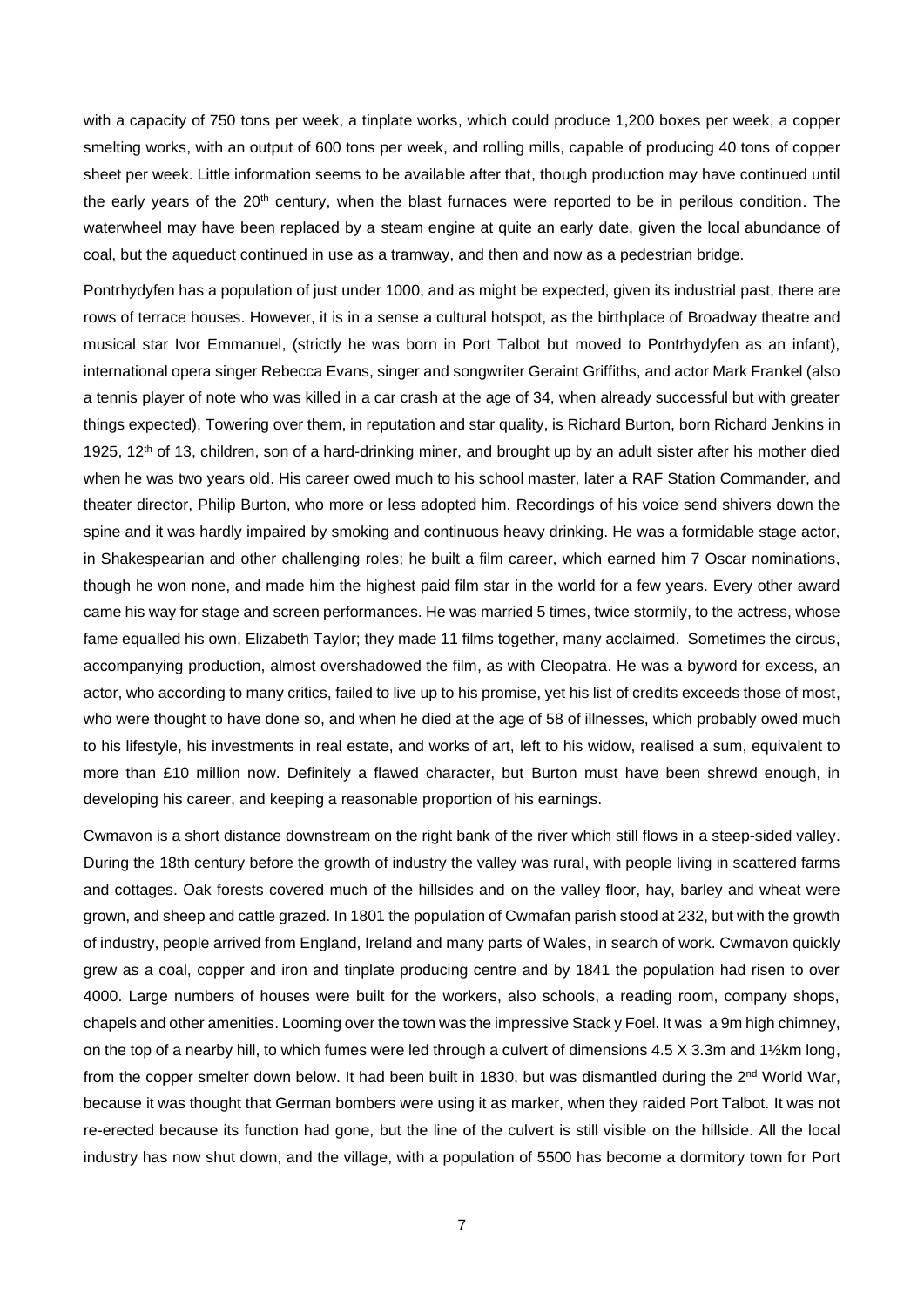Talbot. There are many rows of terraced houses and villa flats, but the settlement does not look run down, just purely functional, and the view across the river, towards tree-covered hills is a great bonus. The mean river flow rate is measured here as 70000 gallons per minute, but in spate as in the photograph, it can be more than 3 times as great. It is worth pausing to reflect



on the fact, that in spite of the obvious potency of the river as a source of power, I have made very little reference to watermills. As shown in Alastair Robertson's Appendix, there were a few cornmills in the catchment, but the upper part does not look conducive to arable farming, and lower down, the mining and industrial development of the late-18<sup>th</sup> and 19<sup>th</sup> centuries, may have resulted in the disappearance of farmland. Sheep were pastured on the moors of the upper reaches, which explains 2 woollen mills in the catchment.

The river has reached the northern edge of Port Talbot, a town of 37000 inhabitants, and the site of one of 3 major centres of steel production in the United Kingdom, (Scunthorpe and Rotherham are the others). However, this is a historical journey, so I shall begin by saying something about two older communities, both now subsumed in Port Talbot. Until the 19<sup>th</sup> century, the town at the mouth of the River Afan was Aberavon. There was probably a small settlement on the left bank of the river in the centuries after the Romans left South Wales, but the town's recorded history began with the coming of the Normans to South Wales, after their conquest of England. In 1091 they took control of Glamorgan from its former ruler Iestyn ap Gwrgant, but his son Caradog ap Iestyn remained ruler of lands in the area of the River Afan valley. He built a castle at Aberavon and he and his descendants became known as the 'Lords of Afan', of whom there were to be 10, but over time, they became more Norman English than Welsh.

When the 6<sup>th</sup> Lord, Morgan Fychan, died in 1288, he was known as the Lord of Avene. However, his son Leisan was known by the Norman/English style surname 'd'Avene' and he gave his sons, English first names, John and Thomas. By 1373 the line had run out and the land came under the control of Edward le Despenser, Lord of Glamorgan, who was the son of the notorious Hugh le Despenser, favourite of King Edward II of England. That family held the lordship until the early 15<sup>th</sup> century; eventually it passed to King Henry VII by way of Jasper Tudor, Duke of Bedford, arguably coming back into Welsh hands. It is known that the castle, then a timber and earthwork fortification, was burnt in 1153, but it was most likely rebuilt in stone. Nothing more is heard of it, until remains were identified in the 19<sup>th</sup> century, namely a moat and a small mound. It was built over in the later 19<sup>th</sup> century, and now the only indication of its existence is the name, Castle Street. There was a church near there in the 12<sup>th</sup> century, and there still is, but it is a 19<sup>th</sup> century rebuild, and that rather sums Aberavon up nowadays; there are no very old buildings.

The other ancient community, engrossed by Port Talbot, is Margam, on the east side of the town; it grew up beside Margam Abbey. The Cistercian house was founded in 1147 as a direct dependency of Clairvaux Abbey. The monks may have built the early church in Aberavon. The monastery grew quickly and in 1336 is recorded as housing 38 monks and 40 lay brothers, but it declined later in that century, and thereafter. By the 1530s only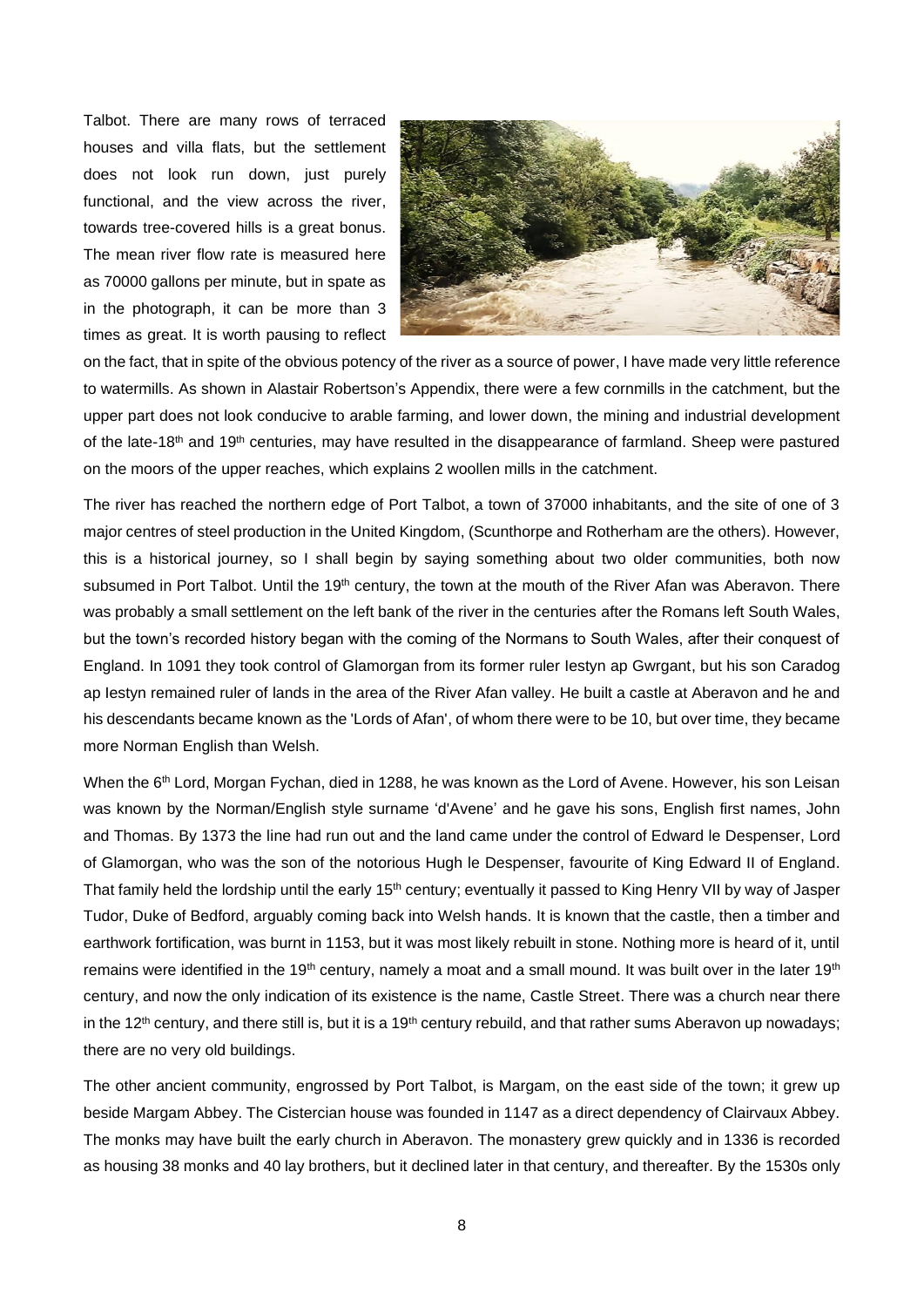8 monks remained, and the income of £181 was fairly small (equivalent to £114000 in purchasing power now), even if still large for a Welsh monastery. The abbey was suppressed in 1536, and sold to a family called Mansell, who converted the south and west ranges into a mansion house, but it was demolished in 1770. So, most of the claustral buildings that stood to the south of the church are gone, but the photograph shows remnants of the polygonal chapter-house, to the right of a vestibule, and a chapel high on the hill behind. Cryke Chapel was built in c1470 as a place of worship for local people of the lower orders, who did not have the right to worship in the Abbey itself, and maybe pilgrims; they certainly had to make a



steep climb to attend church. Much of the former nave of the abbey church survives, because following the Dissolution, the 6 westernmost bays (out of 8 in the 12<sup>th</sup> century church) were retained as the parish church; the lower photograph, looking west, shows the replacement chancel wall, at the east end of a reduced church, with short lengths of the walls and the base of a column, of the discarded bays. In the late 18<sup>th</sup> century, the site was a pleasure garden and the building was neglected, but extensive restoration work was carried out in the 19<sup>th</sup> century and today, the church once more serves the parish of Margam.

Margam Castle was built on higher ground to the east of the abbey ruins, by a family called Talbot, who had inherited the estate from the Mansells, in the 1830s. It was a very large mock Gothic country house, built of locally quarried sandstone, and is shown below; Cryke Chapel can be seen on its left, amidst planted woodlands. A regular visitor, in the years after it was built, was the pioneering photographer, William Foxe Talbot, and he made some early images, which survive. The Talbots retained the property until the



mid-20<sup>th</sup> century, but it is now in the hands of the local authority. Their stewardship was inadequate, and the house began to fall into disrepair, before a fire, in 1977, gutted the interior, but a restoration scheme is being progressed. Hopefully it will be completed, because although the building may not be to everyone's taste, it forms a good centre-piece in its estate, and its builders were instrumental in the development of the town named for them, Port Talbot.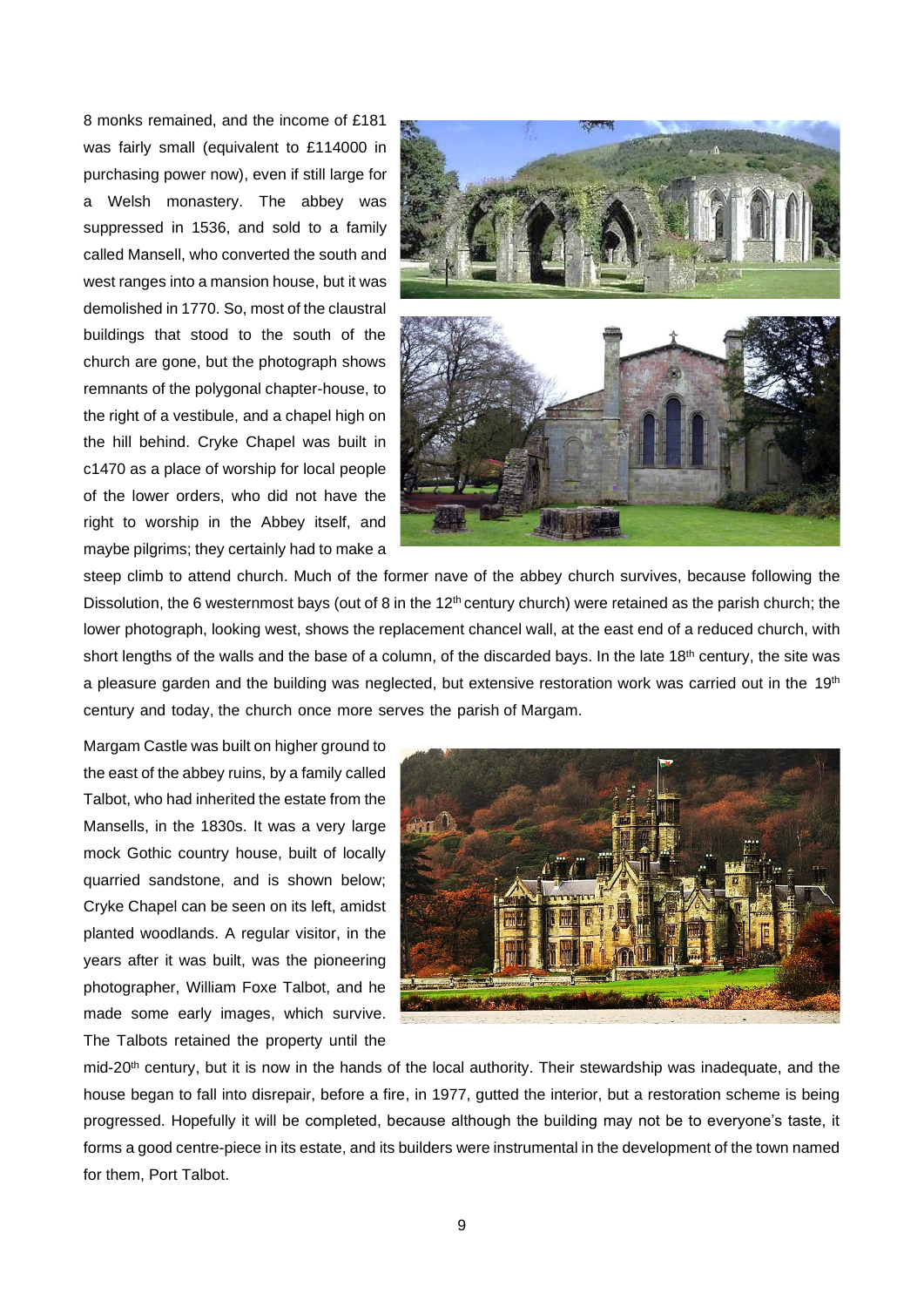Ships had probably visited Aberavon from its earliest days, either being pulled up on the beach, or by the 17<sup>th</sup> century, berthing at the mouth of the River Afan, to load cargoes of coal and sheep, from the hinterland to the towns of South Wales, to Bristol, and to the West Country of England. From 1750 onwards, tramlines for wagons pulled by horses, connected the harbour to local coal mines, and the establishment of copper smelting and ironworks towards the end of the 18<sup>th</sup> century, quickly increased volumes of trade. Christopher Rice Mansel Talbot of Margam Castle, the local Member of Parliament, took the initiative and pushed through a Bill in 1834, which approved the set-up of the Aberavon Harbour Company to develop the port facilities. A further Act in 1836 authorised the diversion of the river into a new channel to enable a new floating dock to be constructed by the renamed Port Talbot Dock Company, and it was completed in 1837. In 1894, the Port Talbot Railway and Docks Company was formed to link the port to the various competing railways, amongst them South Wales Mineral Railway and the Rhondda and Swansea Bay Railway The resulting increase in volume of trade through the port led to a further extension to the dock facilities in 1898. The founding of Port Talbot Steelworks in 1902, and Margam Steelworks in 1916, led to greatly increased production, and the need for ore and coking coal could no longer be met from local mines and quarries; they had to be imported through Port Talbot Docks. Iron ore imports through Port Talbot reached 300000 tons per annum by 1930, and 3 million tons per annum by 1960, and imports of coal increased in proportion.

The docks had to be enhanced again, because they could not deal with ships larger than 10000 tonnes deadweight (DWT). In 1970, work was completed on the construction of a new Port Talbot Tidal Harbour, south-west of the existing docks system, which could accept ships in excess of 100000 tonnes DWT, and dredging increased that limit to 180000. In 1998, after being closed to shipping since 1959, the old floating docks were re-opened to handle coastwise cargoes like ground and granulated blast-furnace slag, timber, sand,



stone, and some finished steel products. As an aside, I remember embarrassing myself in the 1980s, at Hunterston, another ore/coal terminal in the West of Scotland. I had been called in to advise on solving a problem of fume and highly visible dust emission, during unloading. When observing the situation with the manager of the docks, I commented that the ship being unloaded must have been smaller than many docking there, to be told that it was 150000 tons DWT; I had forgotten that ore is almost 10 times denser than oil, so such carriers are far smaller than tankers carrying similar tonnages. The aerial view is from the south-west, and the breakwaters of the tidal harbour are in the foreground, with the unloading jetty above, and above it, Port Talbot Steelworks. The mouth of the re-aligned River Afan is to the left of the left hand breakwater and behind it can be seen the reopened  $19<sup>th</sup>$  century docks, and behind them and to the left, most of the township.

I have already mentioned the Port Talbot Steelworks, and give a fairly brief account of the history of the works, since they opened in the early years of the 20<sup>th</sup> century. The original Port Talbot works were situated on the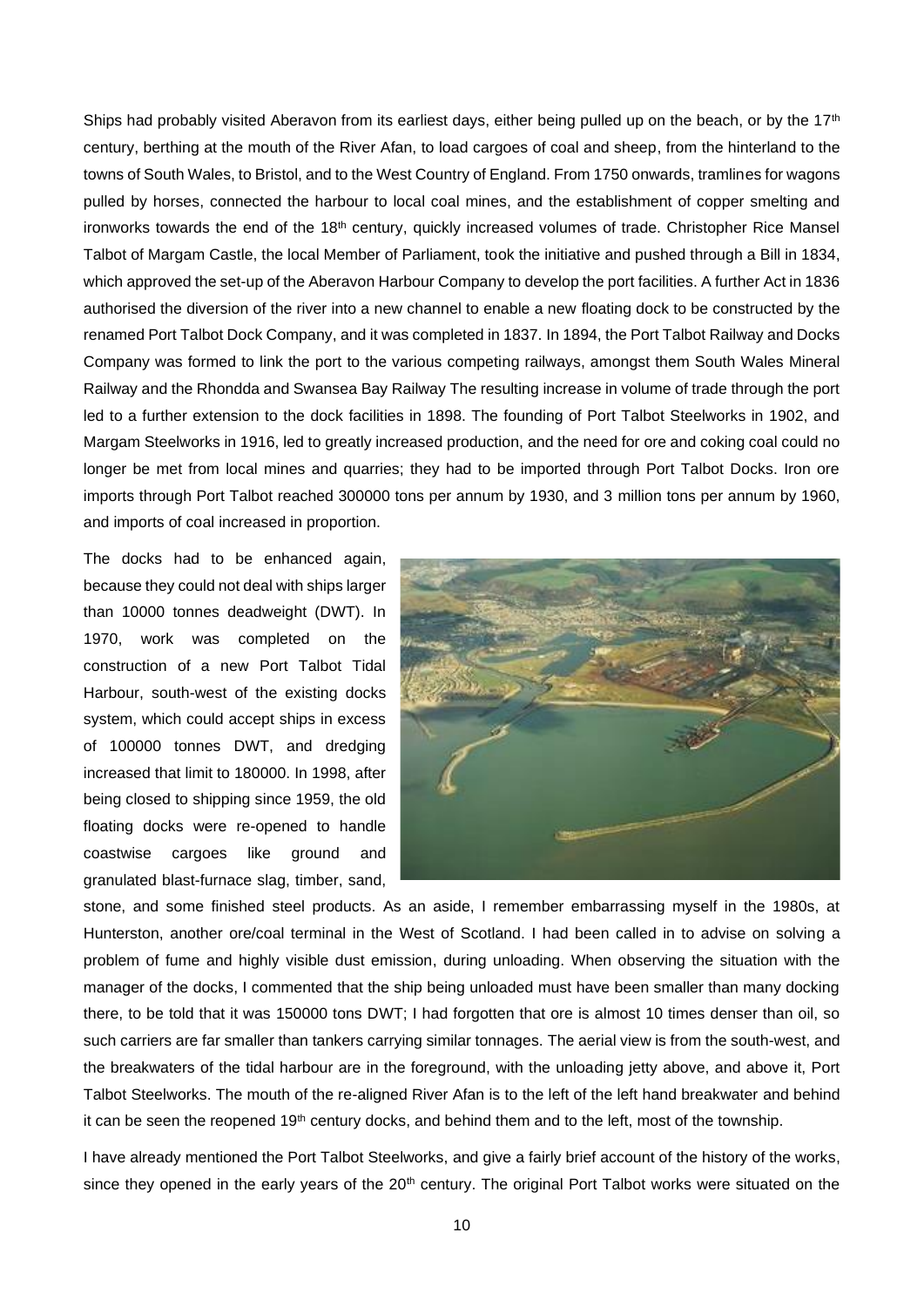right bank of the River Afan, south of Port Talbot railway station; constructed in 1901–5, they closed in 1961 and were demolished in 1963. Steelmaking at the present Port Talbot site, on the left bank of the River Afan, began with the Margam Iron and Steel Works, completed between 1923 and 1926. After the 2<sup>nd</sup> World War, several steel manufacturers in South Wales pooled their resources to form the Steel Company of Wales, in order to construct a modern integrated steelworks, on the Port Talbot site, while tinplate production, also in new works, was concentrated at Trostre and Felindre. All parts of the new works were operational by 1953, and the older Margam units were mostly shut down and demolished soon afterwards. In the 1960s, 18000 people were employed, in what was the largest steelworks in Europe.

Steelmaking had been nationalised after the war, and was denationalised, and then nationalised again in 1967 as part of the British Steel Corporation. It was privatised again in the early 1980s, and in 2000 merged with the Dutch company Hoogovens to form Corus. Then, that company was taken over by Tata Group, an Indian conglomerate. Steel production is cyclical, in so far as British Steel made a profit of £1 billion in a year, and in other years, losses almost as large, while I worked in the industry. The fluctuations were dependent largely on the overall state of the economy, though over-production across the world, especially in China, meant that the trend was downwards, in spite of ruthless measures to increase efficiency. There are now c4000 workers on the site, capable of producing 5 million tons per annum, the same as required 18000 in the 1960s. Port Talbot's achievement has been to remain open, though often near to closure, and it is to be earnestly hoped that it will continue to produce strip products for cars and tinplate. I am no proponent of nationalisation, but a country with any claim to a manufacturing base must make steel; the extreme nature of the market cycles necessitates government backing from time to time, and the energy intensive nature of the production route is an added problem, when the aim is to move to net-zero release of greenhouse gases, but I have said more than enough about a matter which still concerns me.

My own involvement with the site extended over quarter of a century up to 2005, mainly with Welsh Laboratories, which occupied buildings just inside the main entrance, but earlier in my career, with exercises on the steelworks, aimed at increasing efficiency to reduce costs. Unfortunately, the laboratories were closed soon after the formation of Corus, after I had acquired 25 metallurgists there. For about a year, I made the 600+ mile round trip on a weekly basis, trying to sort out their futures, and other matters associated with the closure. I often stayed at the Aberavon Beach Hotel, near the seafront, but in close proximity to a fairly run-down housing estate. The hotel was very good, but its location meant that theft from and of guest's cars had been a problem over the years, so the high surrounding barbed wire fence, the floodlights, and cameras, might have led a new arrival to imagine that he/she had reached a concentration camp, as portrayed in war films. It was amusing to see the expressions on the faces of arriving Dutch colleagues, visiting after the aforementioned merger.

As for the town of Port Talbot, as might be expected of a relatively new industrial town, there are no historic buildings, apart from those noted as surviving in its predecessors. The town is confined by the hills to its northeast, and by the railway and the M4 motorway which constitute a considerable barrier to expansion. There are of course, the normal amenities, like shops, schools, churches and chapels, and a few sports centres. The local rugby club, Aberavon RFC, nicknamed the wizards, has a long if not especially distinguished history, but the coming of professionalism reduced its status, greatly. The football club, Port Talbot Town FC, now play in the 2<sup>nd</sup> tier of the Cymru National Leagues, though they have spent a significant period in the 1<sup>st</sup> tier without winning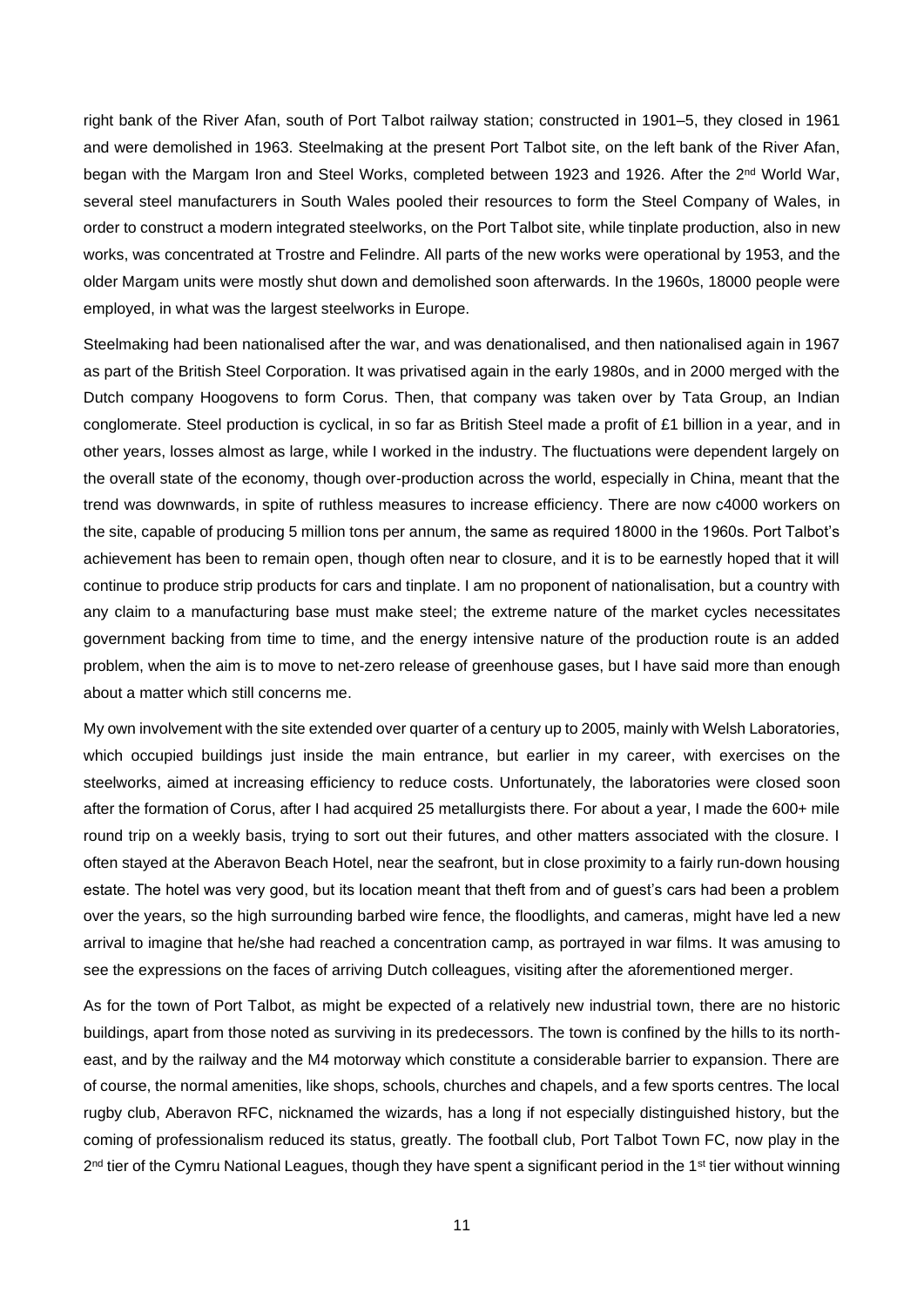anything; a chequered existence since 1901, involving several name changes, does include one tie in European competition. Overall, the town is dowdy, and its appearance will not impress any first-time arrival; obviously its location beside a giant steelworks does not help, but its council leaders do not seem to have shown much ambition, as regards brightening it up. There are pleasant places nearby, like the resort of Porthcawl, and the Vale of Neath, but somehow Port Talbot seems disconnected.

The journey veered away from the River Afan, as Port Talbot was entered, and we must return for the final reach. The passage through the town along a riverbed punctuated with banks of mud, gravel and sand, takes it under several bridges, but none is old or particularly distinguished. Green Park Weir, shown before a recent refurbishment, had a key role in the operation of the Victorian docks. They are floating, which means that ships enter and leave through a lock, so water levels inside are maintained regardless of the state of the tides. However, a substantial amount of water is lost as ships pass through the lock. The weir directs water from the River Afan to where a sluice gate controls water entry into the docks to compensate for such losses. A small stream, the Nant Ffrwd-Wyllt, also



flows into the docks, and there is an overflow into the River Afan, which releases water if there is heavy rain. As a final precaution, it was so arranged that seawater could be pumped into the docks if river water levels were very low.

On this rather downbeat note, the historical journey along the 18km of the River Afan ends. The catchment has been dominated by industry, especially coal-mining, and this has obliterated some of what went before. There are a few remnants of watermills, as listed in the Appendix which follows, and there may once have been more, though apart from the lower reaches where industrialisation has been intense, conditions have never been much suited to growing of corn, i.e., relatively high, wet, and with poor soil. The most impressive survival of any system to do with water power is the one-time aqueduct at Pont-rhyd-y-fen, which supplied water to drive hot blast blowers in an long-gone ironworks. There are no old bridges, and other pre-19<sup>th</sup> century buildings are at a premium. Nonetheless, it has been interesting to make this historical journey, which provides a contrast to almost any other which has been described.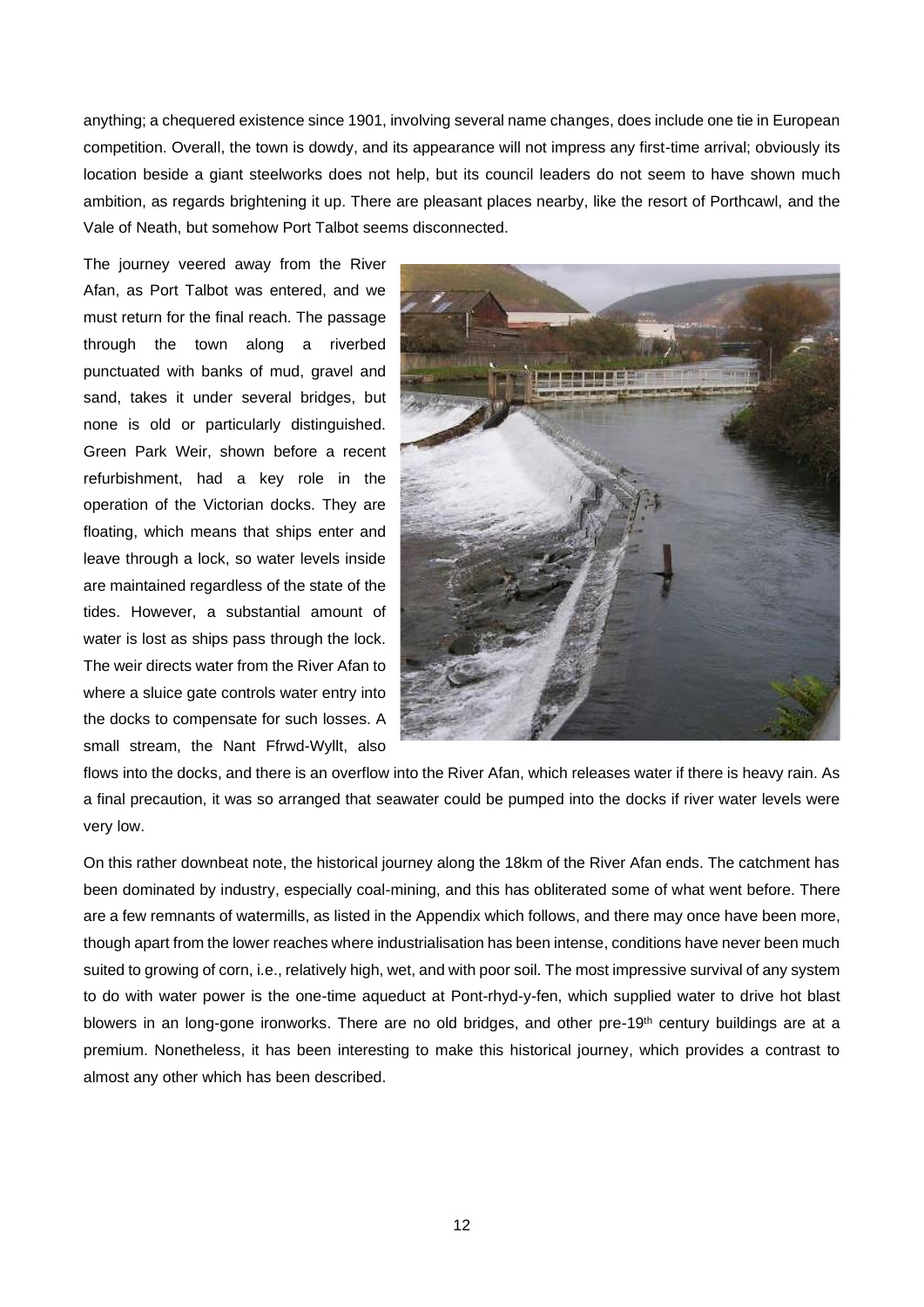# **Appendix**

# **Commercial Watermills**

We first describe the methodologies used to gather the information which has allowed the sketch maps and tabulations which follow to be produced.

Note that commercial watermills were paid by customers to process raw materials like grain or wool, whereas farm mills, to be dealt with later were machines located on a farm, which operated at the behest of the farmer, normally without money changing hands. The great majority of farm mills during the period in question (post-1750) were threshing mills, separating grain from stocks (straw)

- 1. Commercial mills were initially identified from first edition, six inches to the mile Ordnance Survey maps (6 inch OS maps) of Glamorgan. The surveys for the first edition maps were undertaken between 1875 and 1877.These maps are available on the National Library of Scotland Map Images website [\(https://maps.nls.uk/\)](https://maps.nls.uk/).
- 2. Where mills were suspected and not confirmed, some additional information was found by Google searching for water mills in the specific area.

The sketch maps and tabulations follow: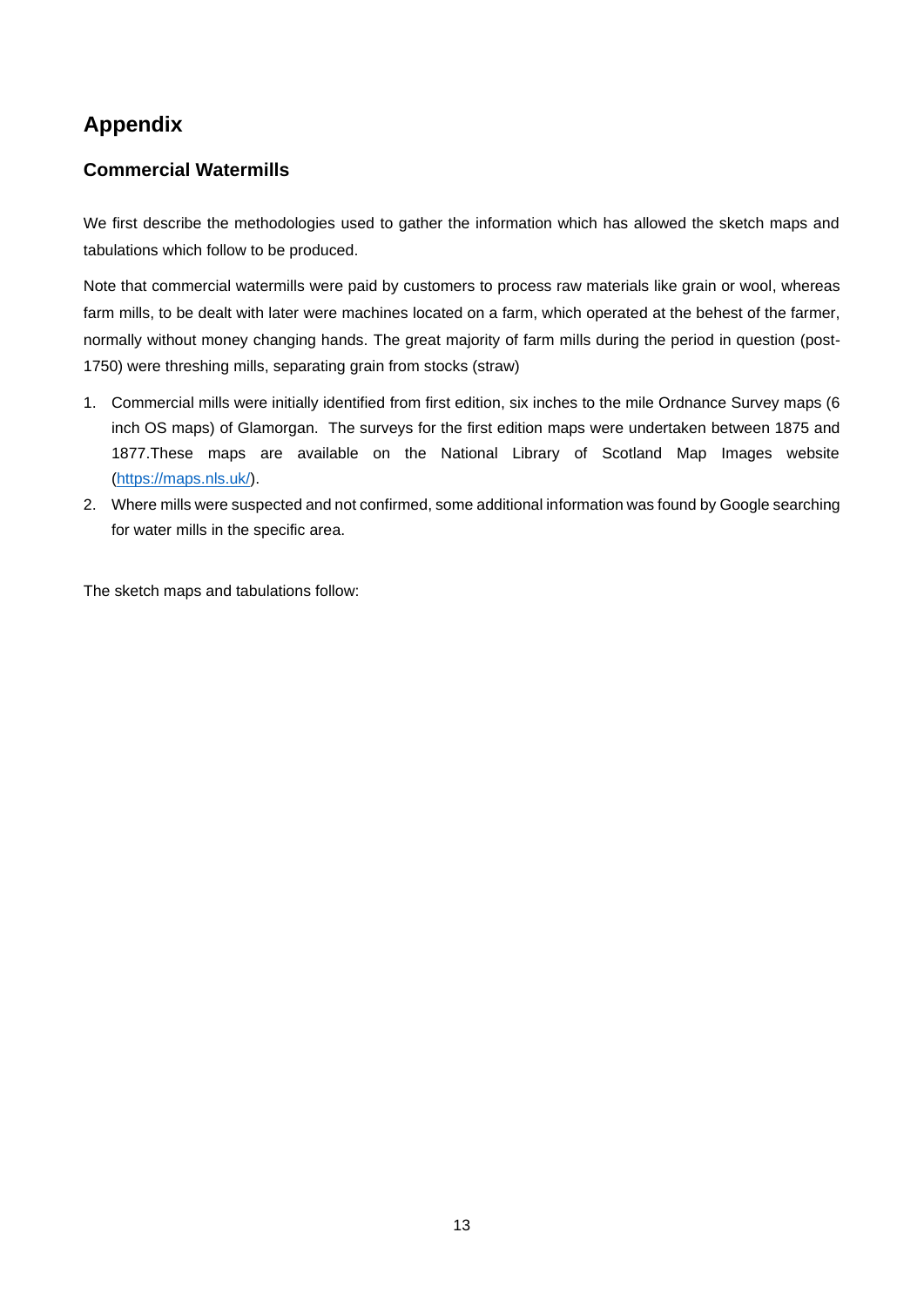



# **River Afan**

| Code           | Mill                               | <b>Mill Type</b> |
|----------------|------------------------------------|------------------|
| A1             | Gelli Mill                         | Corn             |
| A2             | Groes-crw Factory                  | Wool             |
| A3             | <b>Cwm-Avan Tin Works</b>          | Tin Works        |
| A4             | <b>Express Tin Works</b>           | Tin Works        |
| A <sub>5</sub> | Margam Tin Plate Works Upper Forge | Forge            |
| A <sub>6</sub> | Margam Tin Plate Works Lower Forge | Forge, Sawmill   |

# **Tributaries**

| <b>Cwm Pelena</b> |                            |                  |  |  |  |
|-------------------|----------------------------|------------------|--|--|--|
| Code              | Mill                       | <b>Mill Type</b> |  |  |  |
| P <sub>1</sub>    | Fefail-fach Mill           | Corn             |  |  |  |
| P <sub>2</sub>    | Gareg-lwyd Woollen Factory | Wool             |  |  |  |
| P3                | Gareg-lwyd old Factory     | Unknown          |  |  |  |

# **Ffrwd-Wyllt**

| <b>Code</b> | Mill         | <b>Mill Type</b> |
|-------------|--------------|------------------|
| <b>E</b> 1  | Dyffryn Mill | orn              |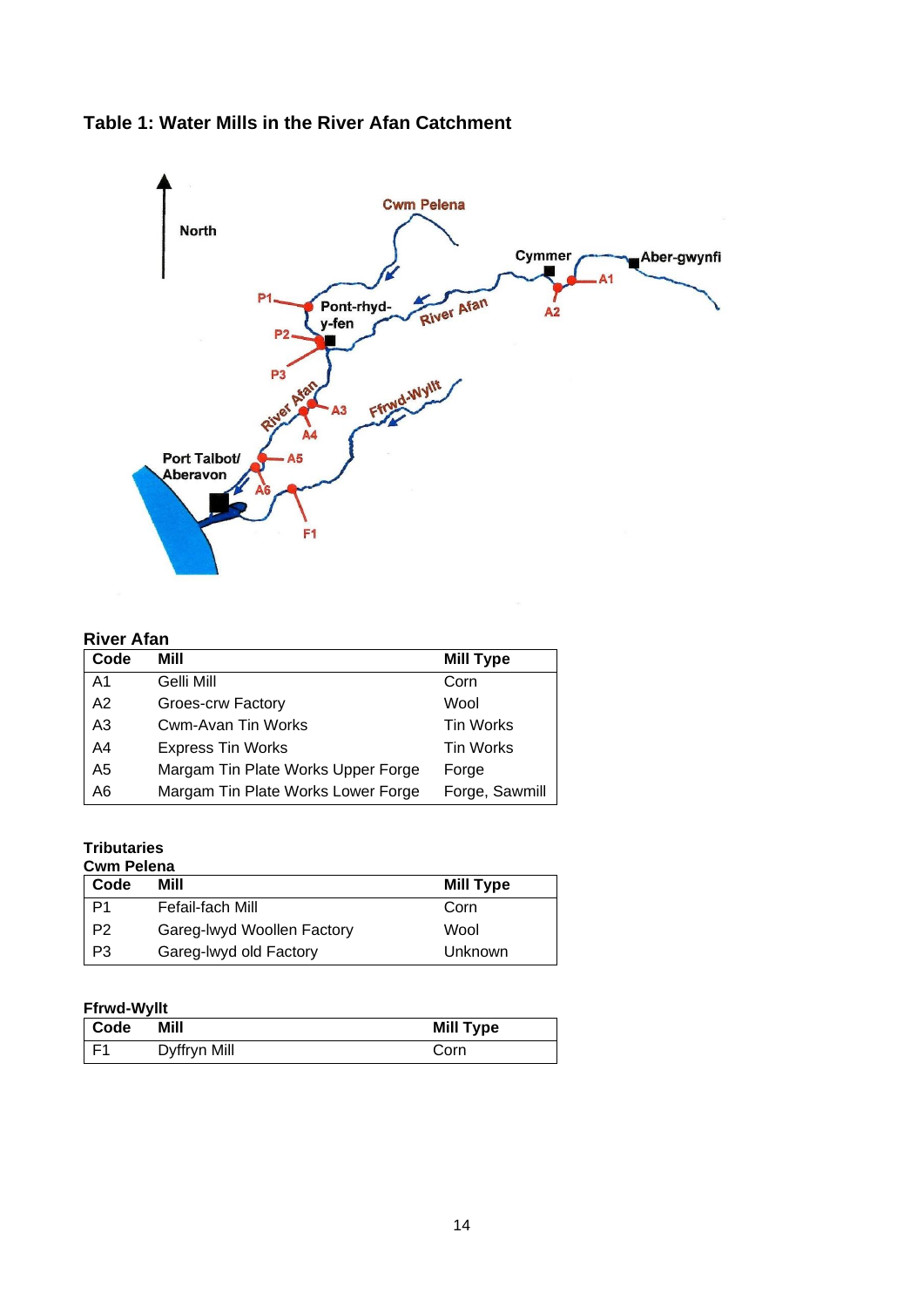# **Threshing Mills**

The locations of possible water-powered threshing mills in the River Afan catchment were identified from first edition, six inches to the mile Ordnance Survey maps (6 inch OS maps) of Glamorgan. The surveys for the first edition maps were undertaken in the between 1875 and 1877, some years after the introduction of steam powered threshing machines which rapidly supplanted water and horse powered threshing. Water-powered threshing mills required sources of water including ponds and mill lades which are long lasting features and, in many instances, but not all, these features will be detectable on maps surveyed several years after the threshing mill has fallen out of use. Possible farm mills in the Afan catchment were identified from the presence of mill lades, dams or ponds on the OS maps. As threshing mills were by far the most common type of farm mill, it has been assumed that there were threshing mills at these farms. Thus, sites where water-powered farm mills operated at some time after c1790 are tabulated but it is difficult to say more about exactly when they operated.

In addition, horse gins were used to power farm threshing machines. As pointed out to us by the late Professor Paul Bishop, these can generally be recognised on early OS maps by the presence of small roundhouses on farms which were an intrinsic part of horse gins. One horse gin was recorded in the Afan Catchment.

Two possible water-powered threshing mills was found in the River Afan catchment. These are listed in Table 2, below.

The total number of possible threshing mills and horse gins (3) identified in the catchment was the same as the number of cornmills in the catchment (we identified 3 corn mills, see Table 1). The table defines the name of threshing mill, the name of the millstream and the name of the tributary of the Afan. Threshing mills were often built on very small streams, little more than drainage ditches. As a result, the mill streams in Table 2 had names that were not readily found. These are marked as "Unknown" but may be not have names.

| Table 2: Possible Threshing Mills in the River Afan Catchment |  |  |  |  |  |
|---------------------------------------------------------------|--|--|--|--|--|
|---------------------------------------------------------------|--|--|--|--|--|

| <b>River/tributary</b> | <b>Mill Stream</b> | Mill         |
|------------------------|--------------------|--------------|
| Cwm Pelena             | Unknown            | Blaen Palena |
| Ffrwd-wyllt            | Unknown            | Gallt-y-Cwm  |

# **Table 3: Summary of the Numbers and Types of Water Mills in the River Afan Catchment**

|                        | River<br>Afan | Cwm<br>Pelena | Ffrwd-<br>wyllt | All<br><b>Catchments</b> |
|------------------------|---------------|---------------|-----------------|--------------------------|
| Corn                   |               |               |                 | 3                        |
| Textile                |               |               |                 | 2                        |
| Saw                    |               |               |                 |                          |
| Metal                  |               |               |                 |                          |
| Unknown                |               |               |                 |                          |
| <b>All Commercial</b>  |               | 2             |                 | 10                       |
| <b>Farm Mills</b>      |               |               |                 |                          |
| Threshing              |               |               |                 | $\overline{2}$           |
| <b>All Water Mills</b> |               |               | 2               | 12                       |

There was one horse gin.